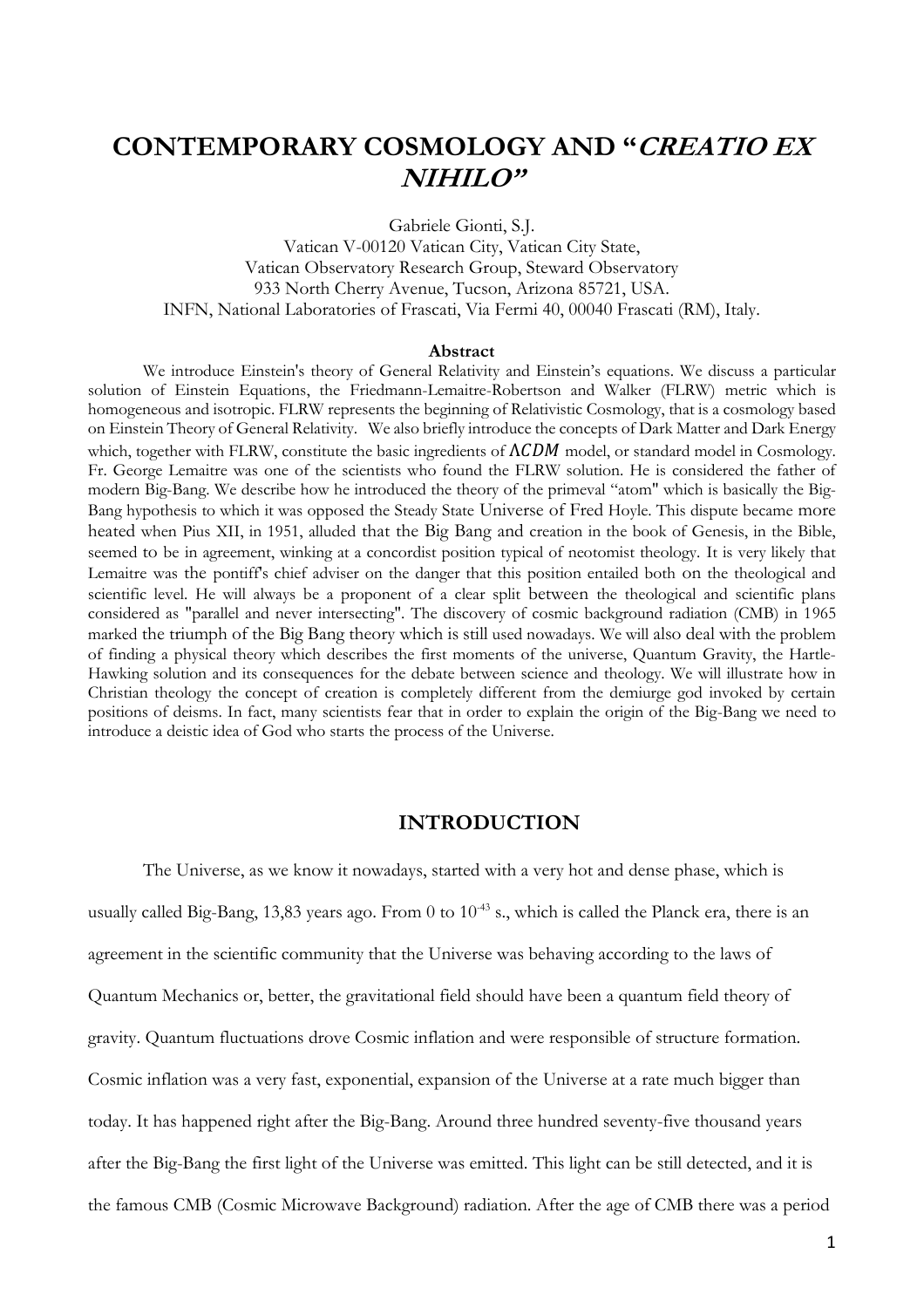called the dark ages and the first star was formed around four thousand years after the Big-Bang. Successively Stars, Galaxies and Planets formed. The Universe continued to expand. According to the laws of gravity this expansion should happen in such a way the universe decelerate since gravity is an attractive force. Recently it has been proved that the universe is accelerating due to presence of dark energy.

The plan of this paper is to make a short introduction to our physical Universe, we will discuss the Standard Model in Cosmology (also called  $\Lambda CDM$ ) and the recession of the galaxies (Hubble-Lemaitre law). We will expose the Big-Bang model and the related "Primeval Atom" hypothesis of George Lemaitre and we will confront and contrast this model with the Steady State Universe of Fred Hoyle. We will continue with Pius XII discourse "Un'Ora" delivered to the Pontifical academy of science in 1951 and the problem of concordism in theology. We also discuss the Hartle-Hawking proposal in Quantum Cosmology and its theological consequences. We will, finally, introduce and explain the Christian doctrine of "*Creatio ex Nihilo"*.

#### **GENERAL RELATIVITY AND RELATIVISTIC COSMOLOGY**

Albert Einstein is rightly considered one of the physicists who, more than others, made fundamental contributions to 20th century physics. He tried to formulate a theory of gravity as field theory and not as a force that is an "action at distance"as in Newton's theory. In this a massive body feels "immediately" the presence of another body, and we can say that this scheme implies a propagation with an infinite speed of gravitational perturbation. Of course Einstein was familiar with Maxwell's electromagnetism and, rightly, wondered how gravity could be described not as an action at distance but as a field whose perturbations propagate with the speed of light. To answer these questions, Einstein took ten years after Special Relativity and finally came to the formulation of General Relativity in 1915. This theory represents, in the history of physics, the beginning of a union between physical theories and complicated mathematical theories. In fact, General Relativity would not exist without Riemannian Geometry, or rather the Lorentzian Geometry. The General Theory of

2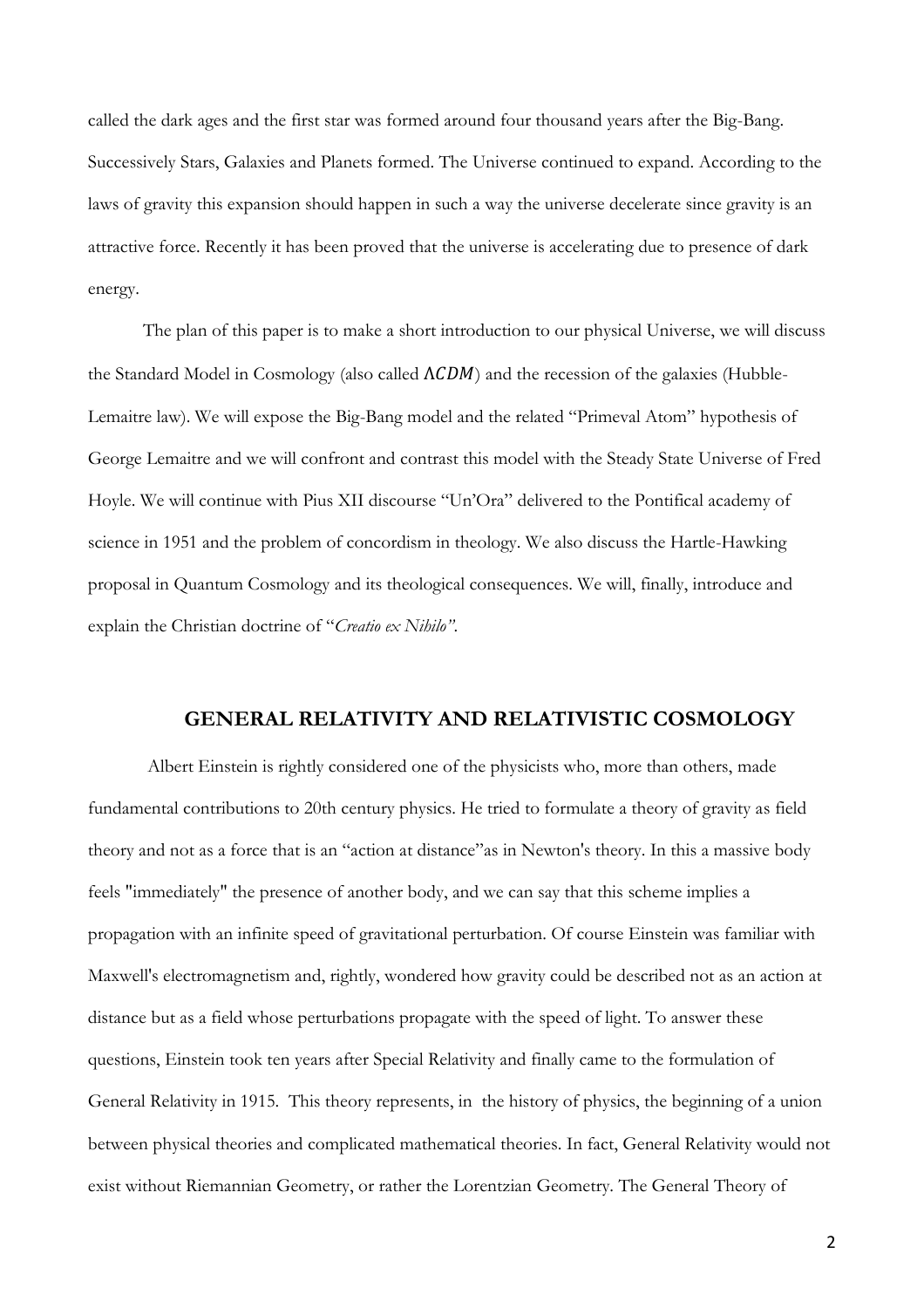Relativity is based on two fundamental postulates: the gravitational mass of each body is equal to its inertial mass. That is, the numerical value of the mass for which two bodies attract is equal to that of the inertial mass, which indicates how a body is opposed to movement. The second postulate is the principle of covariance which says that the laws of physics are the same, therefore covariant, in every reference system. In particular, "non-inertial" reference systems are included, i.e. those that have relative acceleration one respect to the other. In the theory of Special Relativity, the velocity between two reference frames is always constant. Now Space-Time becomes a physical entity, no longer an indifferent actor to physical phenomena happening in it like in ordinary physics, but it is modified by the presence either of massive bodies or, equivalently, energy. Massive bodies or energy, in fact, change Space-Time, which acquires curvature. In this way gravity is no longer a force at a distance but becomes a field<sup>1</sup>theory. This means that if I have a body of mass  $m_1$  and perturb its position, another body of mass  $m_2$  feels the displacement (perturbation) of the position of  $m_1$  not immediately, but after a time equal to the one that takes the light to travel the distance between the bodies  $m_1$  and  $m_2$ . One consequence of all this is that if a ray of light is emitted by a distant star and the Sun is between the star and us, then it is deviated by the curvature generated by the mass of the Sun. Therefore, the apparent position of the star with respect to an observer on the Earth does not coincide with its real position because its light rays are deviated by the Sun.

Immediately after the publication of the theory of General Relativity, many physicists and mathematicians made many efforts to derive exact solutions of Einstein's equations. Friedmann, Lemaitre, Robertson and Walker (FLRW), independently, noticed that if one assumes that the distribution of matter in the universe is homogeneous and isotropic, on a large scale, the solution of Einstein's equations predicts a universe that is, in the spatial part, the (three-dimensional) surface of a four-dimensional sphere whose radius represents time. This sphere expands and then the universe expands over time. To make a heuristic analogy, three-dimensional space behaves as if it were a twodimensional spherical surface on which all galaxies and all other elements of the universe are located.

l

<sup>1</sup> A good reference to this first part on the General Theory of Relativity can be found in Cfr. S. Weinberg, *Gravitation and Cosmology*, New York, New York, USA, John Wiley and Son, 1972, 67-70, 91-93.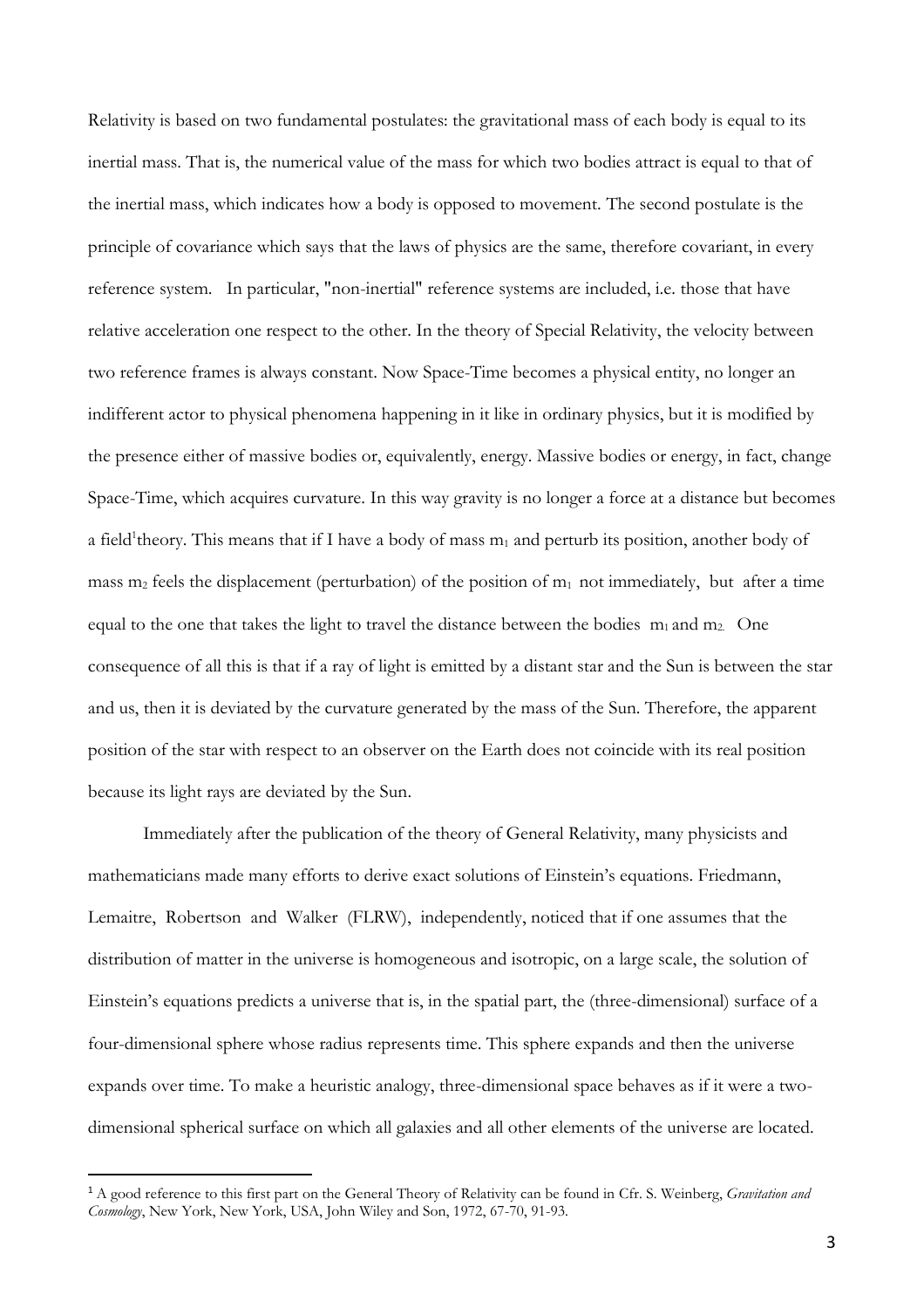Like a balloon, if we inflate the balloon the distances of the points on the balloon increases, so, in analogy, the distance between galaxies increases over time. Einstein did not like this solution. He called it "abominable". For this reason, he modified the equations of General Relativity, his equations, by introducing a constant, called a cosmological constant, which provided, as solution, a static universe, which didn't expand. However, the measure of the recession of the Galaxies by Hubble and, before that, the red-shift of the spectral lines of the light coming from stars gave an observational evidence that the universe was actually expanding. Knowing this, Einstein said to have done the biggest mistake of his life<sup>2</sup> .

But if the universe expands then there must have been, going back in time, a primordial epoch in which the universe was very tiny. This was the idea of the Belgian priest and cosmologist George Lemaitre, who hypothesized that at the beginning of time the universe should have been of the size of an atom (which he called the "primeval atom"), and therefore the laws that governed this "primeval atom"- universe were those of quantum mechanics<sup>3</sup>.

This theory of the evolution of the primordial universe aroused many suspicions among many scientists who noticed a too close concordance with the biblical narrative of creation in Genesis. Fred Hoyle, an English astrophysicist, called Lemaitre's primeval-atom theory the "Big-Bang". He elaborated his own theory of evolution of the universe called the Steady State Universe. In this theory the universe expanded but maintained a constant energy-matter density, so that the universe had no beginning and no end. However, to keep the density constant it was necessary to assume a continuous production of matter-energy.<sup>4</sup>

The two theories of evolution of the Universe were antagonistic for several years. Things got quite complicated around early 1950s, when on November 22, 1951 Pope Pius XII, who was surely one of the most attentive pontiffs to science, gave a speech, in Italian, entitled*" Un'Ora"* to the Pontifical

<sup>2</sup> Cf. Ibid., 407-458.

<sup>3</sup> Cf. D. Lambert, *The Atom of the Universe*, Cracow, Polonia, Copernicus Center Press, 121-145.

<sup>4</sup> Cf. S. Weinberg, *Gravitation and Cosmology*, New York, New York, USA, John Wiley and Son, 1972, 459-464.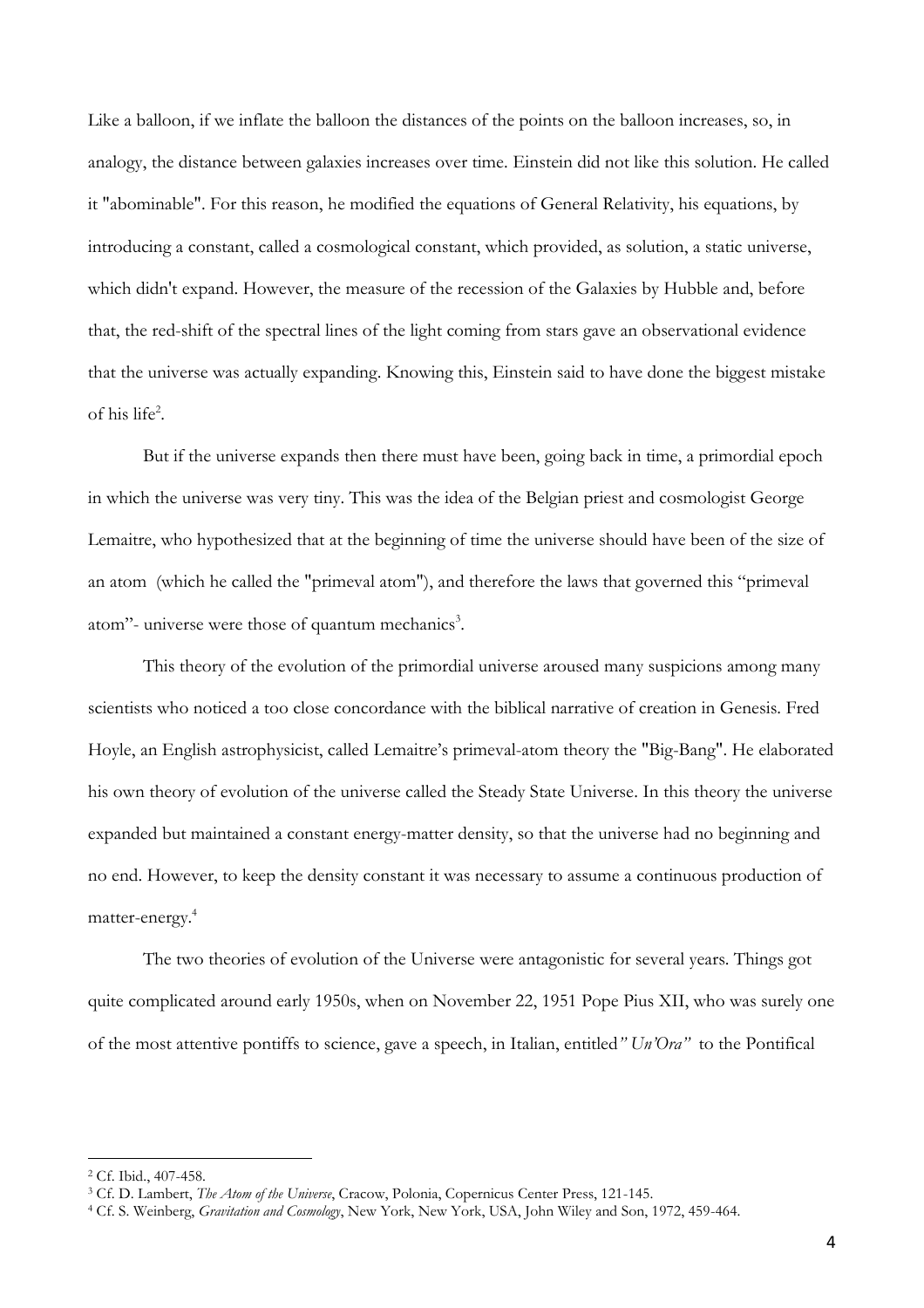Academy of Sciences<sup>5</sup> in which he seemed to suggest that the cosmological theory of the Big-Bang confirmed the biblical account of the creation of the world in Genesis. In this talk, of clear Neo-Tomist structure, he repeated the five "ways" of the existence of God of St. Thomas Aquinas especially the I and V, based, respectively, on mutability and purpose. In the one on mutability, following the neotomist strand, he brought to support mutability the very fact that natural sciences registered a chain of continuous transformations in phenomena. As for finality in nature, he interpreted the second law of thermodynamics, according to which, in natural processes, the entropy of a closed physical system always increases as a sort of finality in Nature. This theological position in which scientific phenomena and theories were used to confirm theological positions was later named "Concordism". Lemaitre was always suspected his theory of the Primeval Atom wanted to support creation narratives in the Bible. He felt that Pius XII's speech was a further and very dangerous threat for his Big-Bang theory. There was also another probable problem looming on the horizon because the following year the meeting of the International Union of Astronomy (IAU) was to be held in Rome and Pius XII had been invited to deliver the inaugural speech. Lemaitre then flew from South Africa, where he was, to Rome where, with the help of P. O'Connell, S.J. director of the Vatican Observatory and quite close to the pontiff, met Pius XII. Of course, it is not known what the topic of the discussion was during their meeting. The fact is that Pius XII on 7 September 1952 gave the inaugural address to the IAU but made no mention of the Concordism. 6

For his part, Lemaitre continued to keep and profess that the theological and the scientific planes were two independent "magisteria" as two parallel planes that did not intersect. In 1965, two scientists from Bell Laboratories, Penzias and Wilson, detected radiation on the wavelength of microwaves by a large antenna built for astrophysics purposes. The radiation was homogeneous and isotropic, with a temperature of about 3 degrees Kelvin. This radiation, now known as the Cosmic Microwave Background Radiation (CMB), represents the first light emitted from the universe 380,000

<sup>5</sup> Cf., Pio XII, *Un'Ora*, [\(http://w2.vatican.va/content/pius-xii/it/speeches/1951/documents/hf\\_p-xii\\_spe\\_19511122\\_di](http://w2.vatican.va/content/pius-xii/it/speeches/1951/documents/hf_p-xii_spe_19511122_di-serena.html)[serena.html\)](http://w2.vatican.va/content/pius-xii/it/speeches/1951/documents/hf_p-xii_spe_19511122_di-serena.html).

<sup>6</sup> Cfr. Józef Turek, « George Lemaître and the Pontifical Academy of Sciences», in *Vatican Observatory Publications* 1989 2-n.13 167-175.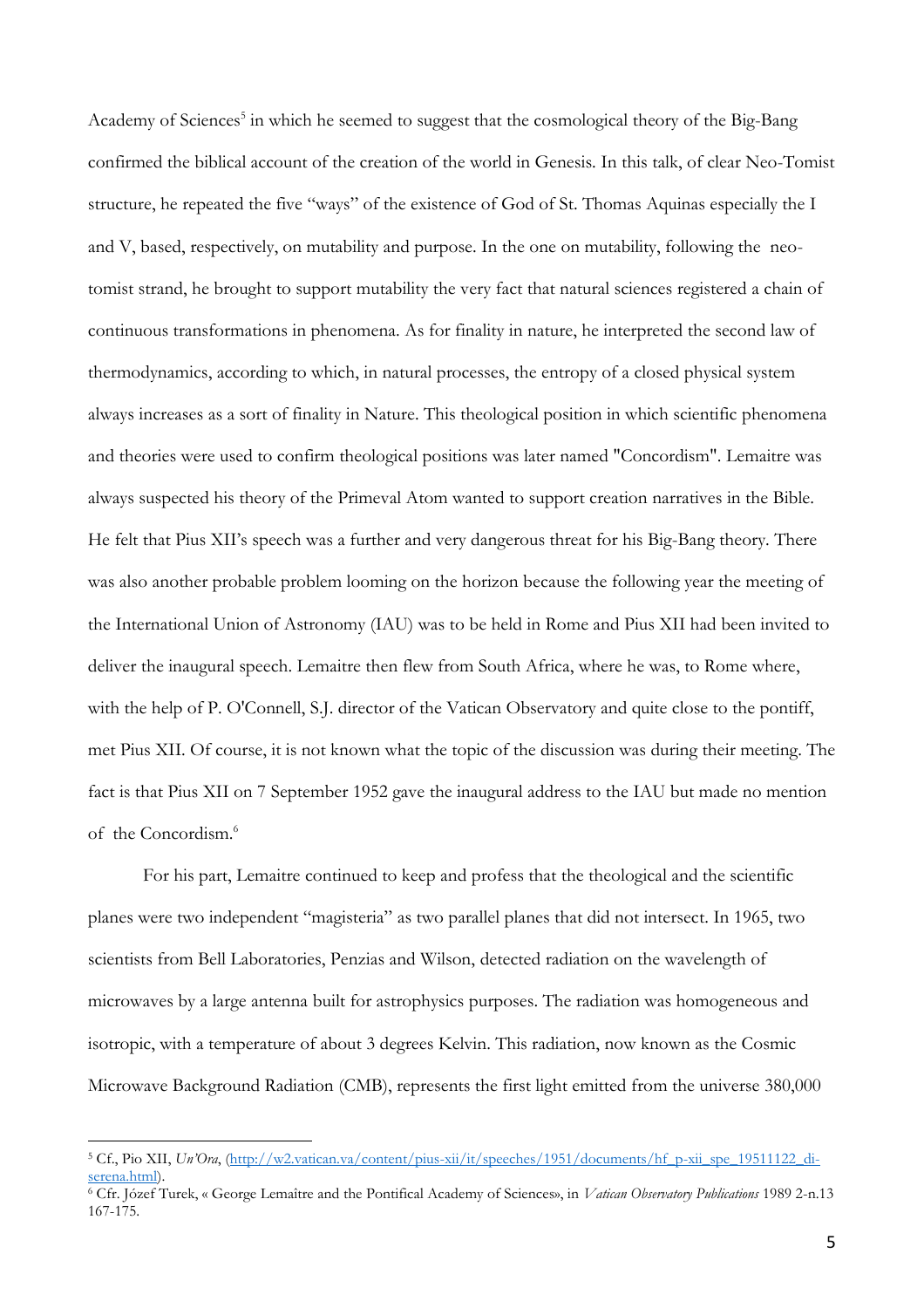years after the Big-Bang. Before, the Universe was too dense and every photon emitted was reabsorbed. The CMB could only be explained by the theory of the Big-Bang and not the Stationary State<sup>7</sup>.

The current model of the universe accepted by the scientific community tells us that the Universe, in which we live, was born 13.83 billion years ago from a very hot and dense phase with a cosmological singularity called Big-Bang singularity. Singularity means that in the beginning of the Universe, Einstein's Equations are no longer predictive. Soon after, the Universe underwent a great expansion, much more than the one with which it expands now, an exponential expansion known as "inflation".

### **DARK MATTER AND DARK ENERGY**

In recent years, astronomers have noticed that, studying the distribution of the radial velocity of matter as function of the distance from the center of galaxies, the mass observed does not explain the velocity distribution. The measurements of the radial velocity distribution can be explained well if one makes the hypothesis that there exists more matter than the observed one. This extra matter has been called Dark Matter, because it is not visible in the optical range<sup>8</sup>. This matter does not interact with radiation and it does not loose sufficiently kinetic energy to relax into the disk of galaxies, as it does baryonic matter (matter which is composite of more elementary particles called quarks (at least three) and interact through the strong force). This implies that this sort of matter is electrically neutral and it has been found that its velocity is far from being relativistic, therefore it is called *Cold*-Dark Matter.

The study of a double galaxy cluster 1E0657-558 (the "bullet cluster") has confirmed the existence of cold Dark Matter, which has only gravitational interaction with itself and with baryonic matter<sup>9</sup>. The amount of Dark Matter in the universe amounts at 26,8 % of the total matter according to

<sup>7</sup> Cfr. S. Weinberg, *Gravitation and Cosmology*, cit. 511.

<sup>8</sup> Cfr. P. Peebles, *Principles of Physical Cosmology*, Princeton (NJ), USA, Princeton Series in Physics, 1993.

<sup>9</sup> Cfr. S. Weinberg, *Cosmology*, Oxford, UK, Oxford University Press, 2008.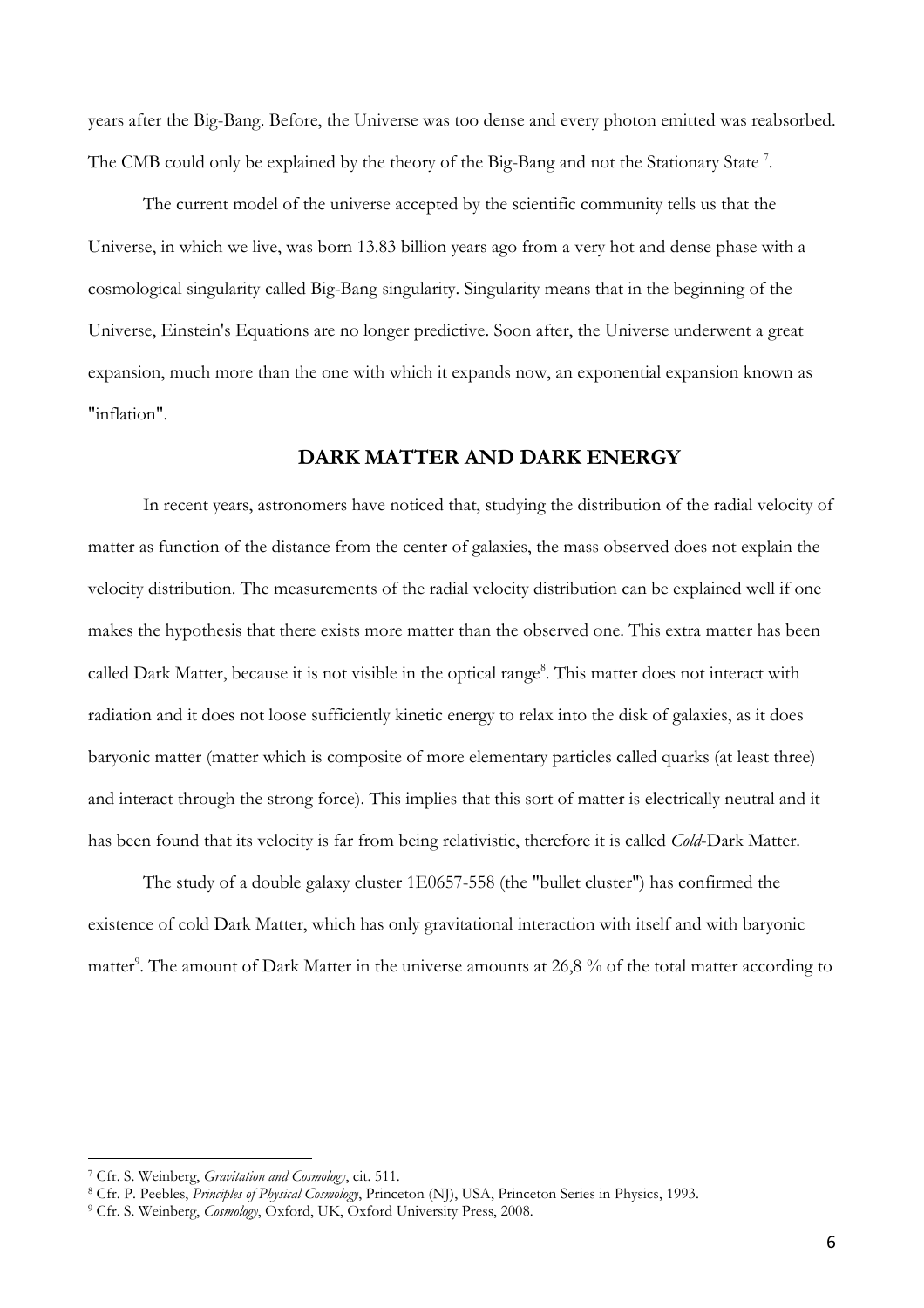the recent measurements of the Planck satellite<sup>10 11</sup>. Dark Matter behaves, gravitationally, as completely ordinary matter; for example, it causes gravitational lensing<sup>12</sup>.

In the early eighties of the last century, the mechanism of the cosmological constant was reconsidered for explaining an early period of the Universe in which it began to be thought that the Universe have expanded very fast, with an exponential rate. This hypothesis was later called Cosmological Inflation. In fact, the puzzling thing was that Cosmic Microwave Background Radiation resulted at thermal equilibrium. Without invoking the mechanism of Cosmological Inflation, FLRW metric solution of Einstein's Equations has a "particle Horizon", which means that not all the different regions of the Universe could, originally, be causally connected and then at thermal equilibrium.

Cosmological Inflation, with an exponential expansion, implies an acceleration opposite to the gravitational attraction. This phenomenon is believed to be caused by the quantum vacuum of a field called the "Inflaton". This vacuum has generated a huge contribution in the Einstein's General Relativity Equations driven by the cosmological constant, the same that Einstein introduced and withdrew when the galaxies' recession was discovered<sup>13</sup>. This produces in the equations of motions, in which one imposes the FLRW metric solution with matter that behaves as a fluid, a negative pressure, which gives reason to the emergence of a sort of anti-gravity force<sup>14</sup>. This anti-gravity force explains a primordial huge expansion.

In 1998 observations of Type Ia supernovae showed that the Universe is expanding accelerating<sup>15</sup>. This result implies, as in the case of Cosmic Inflation, that there exists a kind of force, which is opposite to Gravity. The mechanism known, up to now, to explain this antigravity force is "Dark Energy". Dark Energy is believed to be the vacuum point (zero point) energy of fundamental quantum fields. In fact, the zero-point energy of the harmonic oscillator, which is, basically, the system

<sup>10</sup> Cfr. Planck Collaboration, «Planck 2015 results XIII. Cosmological Parameters», in 2016a *Astronomy &Astrophysics*, 594 A13.

<sup>11</sup> Cfr. Planck Collaboration, «Planck 2015 results XIV. Dark Energy and Modified Gravity», in 2016b *Astronomy &Astrophysics*, 594 A14.

<sup>12</sup> Cfr. S. Weinberg, *Cosmology*, cit.

<sup>13</sup> Cfr. R. Wald, *General Relativity*, Chicago (IL), USA, Chicago University Press, 1984.

<sup>14</sup> Cfr. S. Weinberg, *Cosmology*, cit.

<sup>15</sup> Cfr. S. Weinberg, *Cosmology*, cit.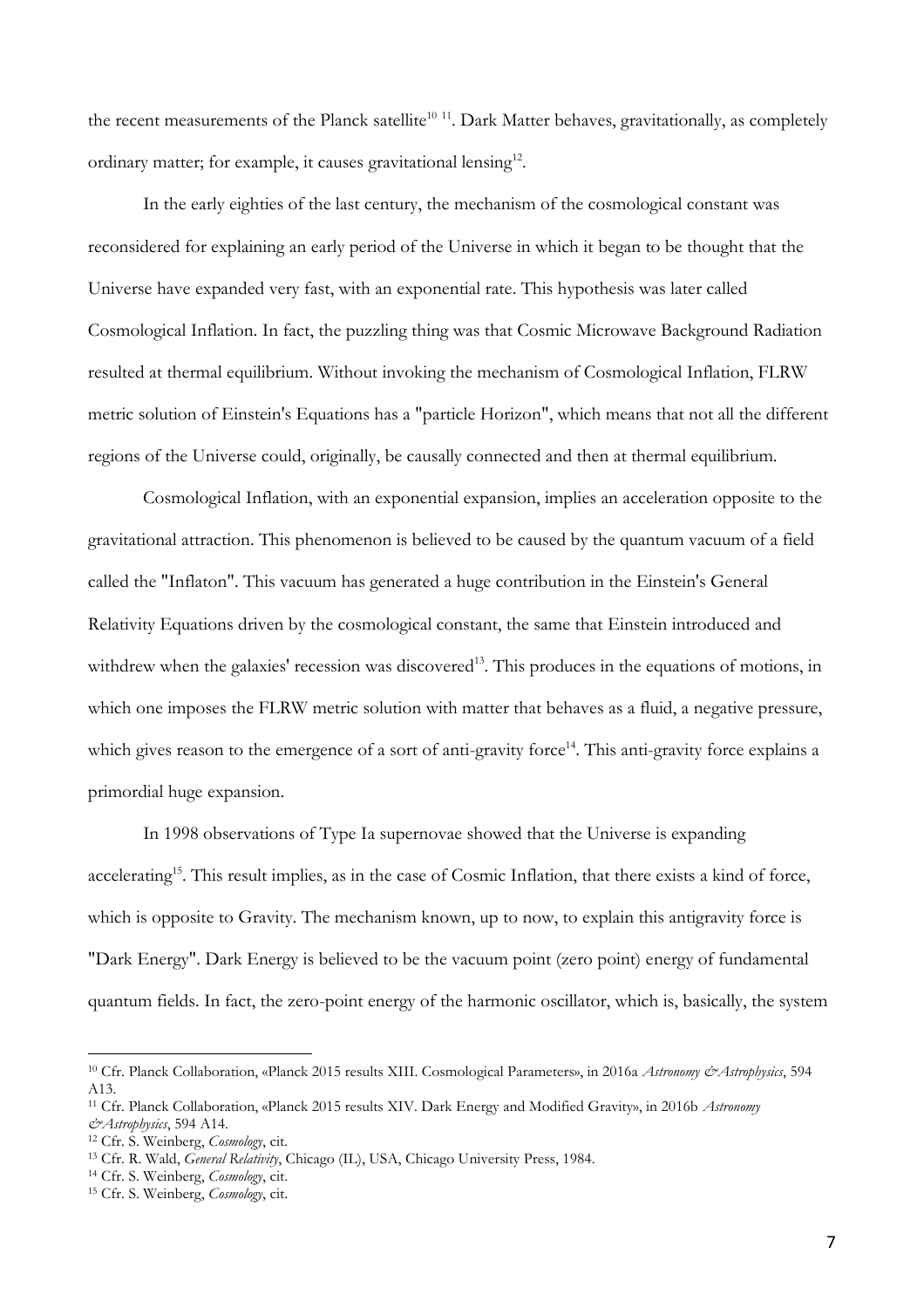on which any quantum filed theory is based, is not zero but has a finite value. The sum of all these vacuum modes, for each fundamental interaction, generates an energy ("Dark Energy" because one does not see it), which is present in the Einstein's Equations via the cosmological constant term (again). The last cosmological measures, obtained through the Planck satellite, seem to point out that the best theory capable to explain the cosmological measures is  $\Lambda CDM$ , that is the Einstein's theory of General Relativity with Cold Dark Matter and Dark Energy. In the  $\Lambda CDM$  theory, the amount of Dark Energy is 68,3 % of the total Universe mass<sup>16</sup> and Einstein's General Relativity still remains the theory that explains better the cosmological data than other theories of gravity (called alternative theories of gravity).

# **QUANTUM GRAVITY AND SOME CONSIDERATIONS ON SCIENCE AND THEOLOGY DEBATE.**

Now we will talk about the "quantum era" of our universe, what Lemaitre had called the primeval atom, because it gave rise to many debates on issues of science and theology. As it is generally believed, quantum gravity is a phase of our universe that goes from the initial moment of the universe (time t=0) to Planck's time which is about  $10^{-43}$ s. It's a very small interval of time in which Einstein's equations, which we talked about above, lose predictive meaning. Majority of scientists thinks that this breakdown of the laws of the gravitational field signal the need to combine two worlds of physics that seem irreconcilable: quantum mechanics, which provides physical laws for particle behavior at the atomic and subatomic level, and Einstein's General Relativity, which describes the behavior of bodies on large scales beyond the galactic ones. This theory that should (the conditional tense is necessary since we do not have yet any definitive theory) combine general relativity and quantum mechanics is called Quantum Gravity. One of the first approaches to Quantum Gravity is the so-called canonical approach, which basically consists of define a Hamiltonian theory and to pin down an equation for the

<sup>16</sup> Cfr. Planck Collaboration, «Planck 2015 results XIV. Dark Energy and Modified Gravity», in 2016b *Astronomy &Astrophysics*, 594 A14.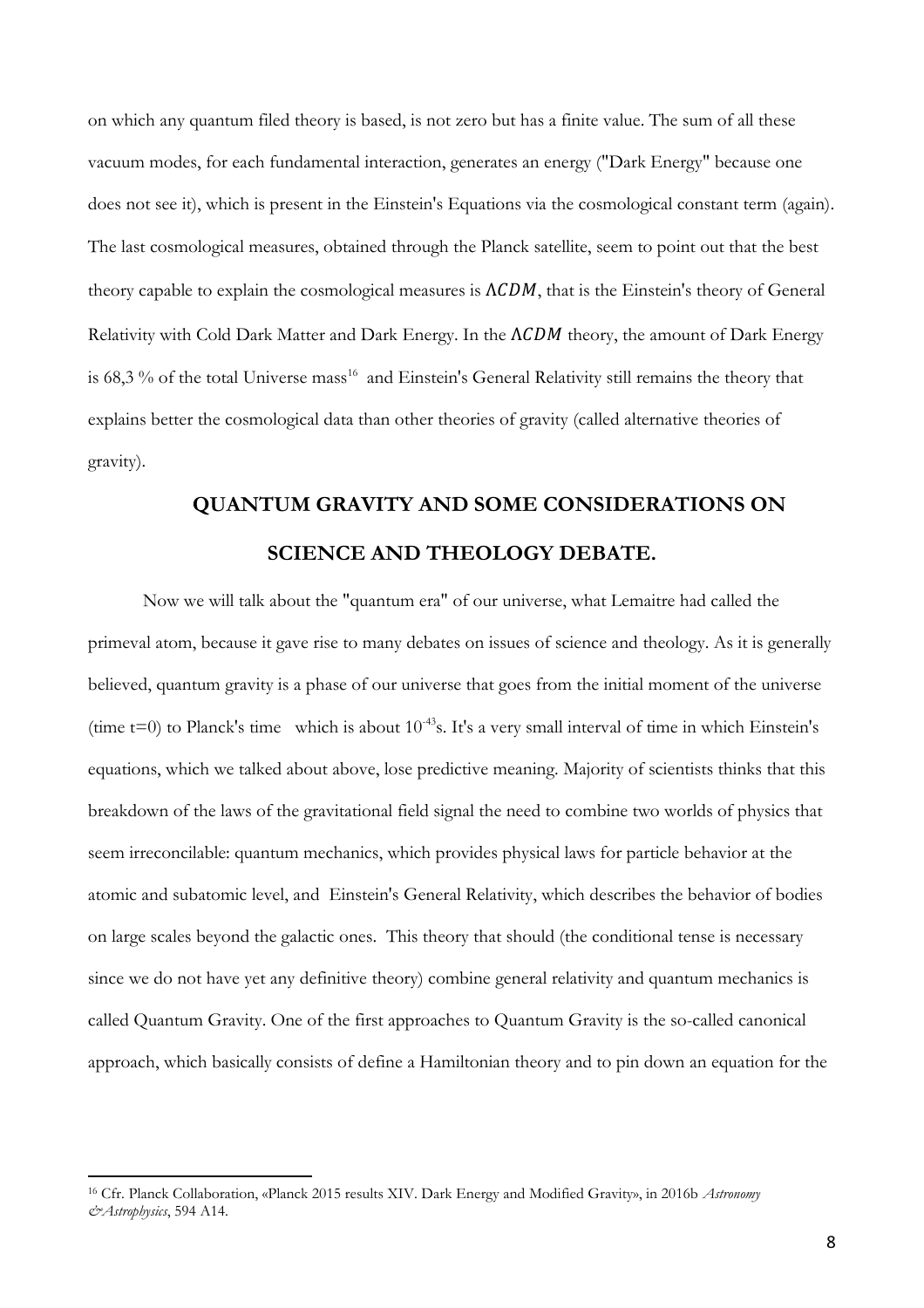wave function that should describe the entire early universe. This equation is called Wheeler-DeWitt<sup>17</sup> and lacks of the time variable, so it is said that the wave function of the early universe is timeless. This fact has caused a lot of confusion, but it should be clarified that a parameter of evolution is still necessary to describe the evolution of the universe. For example, in some cases, as the universe expands anyway, the volume of the universe is used as a parameter of evolution.

Hartle and Hawking have come up with a solution to the Wheeler-DeWitt equation that goes by the name of "Hartle-Hawking proposal". This solution is quite mathematically complicated and aims to eliminate the problem of the initial singularity. The Hartle-Hawking solution proposes a kind of phase transition at Planck's time from the Lorentzian to the Riemannian regime. In this way, below Planck's time, Space-Time is described by compact Riemannian surfaces that have no singularity and therefore no privileged points. For this reason, as Hawking has repeated in public lectures and in more than one of his writings<sup>18</sup>, there is no beginning and there is no need for a God to act as a "first"cause that initiates the process through which the universe evolves. Another fundamental feature is that the Hartle-Hawking solution, below Planck's time, has an imaginary time and then time behaves like any other spatial coordinates. The phase transition at Planck's time is characterized by a passage from imaginary time to physical time of true evolution. The Riemannian phase (imaginary time era) of the universe from the initial moment  $(t=0)$  of the universe to Planck's time represents the vacuum state of the Hartle-Hawking solution. Hawking argues that the vacuum state is the "Nihilo" (The Nothingness) in the doctrine of "Creatio ex Nihilo" and that the imaginary time under Planck's time would explain the absence of time in "Creatio ex Nihilo" since God, according to theological doctrines, creates outside time. As William Stoeger, S.J., explained very well<sup>19</sup>, these positions are a complete misunderstanding of the basics of theological doctrines by Hawking. The "Nihilo" above means that there is really nothing, not even the laws of physics, whereas, instead, in this quantum vacuum there is

<sup>17</sup> A Explanation Comprehensive of the early universe can be found in Cfr. E.W. Kolb and M. Turner, *The Early Universe*, New York, New York, USA, Addison-Wesley Publishing Company, 1994, 447-464.

<sup>18</sup> See for example Cfr. S. Hawking and L. Mlodinow, *The Grand Design*, New York, USA, Bantam Books, 2010.

<sup>19</sup> Cfr. W. R. Stoeger, S.J., «The Cosmology of the Big Bang is in conflict with the divine creation?», in G. Consolmagno, S.J. (ed.), *The Heavens Proclaim,* Vatican City, Vatican City State, Libreria Editrice Vaticana, 2009, 174-181.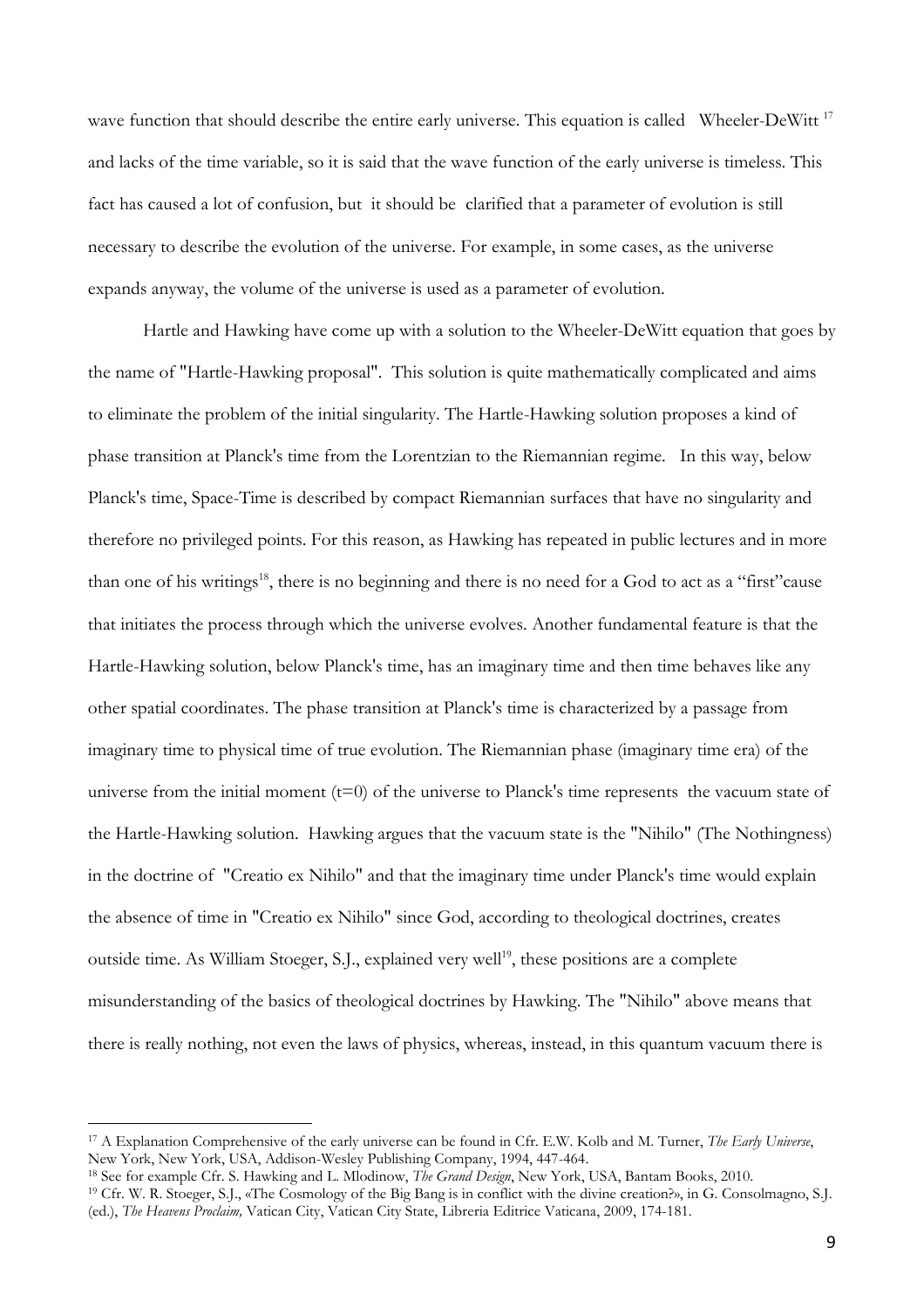both an energy and physical laws that regulate phenomena. Moreover, to say that time does not exist in the sub-Planckian region because time is imaginary is a complete misunderstanding of the concept of absence of time in theology. Hawking takes a concept that is valid only in physics, time, and tries to transfer it to theology without reflecting enough of the different meaning time has in theology.

The problem is that the Big-Bang and the singularity refer to an original event of which the cause is not known and it is feared, on the part of scientists, that this cause could be thought to be God who, as a demiurge, is the "first" or "original" cause of the universe and after disappears , a kind of deism. Probably, this is one of the reasons Hawking felt the need to develop a model of Quantum Gravity that is completely autonomous and does not need to resort to an original cause, that is, according to him, one can do without God. However, here are two points we need to clarify. The first is that the Hartle-Hawking model is not the fundamental "solution" to Quantum Gravity, but a possible solution of which it is not even known whether it is realized in nature.<sup>20</sup> The second is that to think that one should resort to a God-demiurge as a "first cause" that is impossible to explain otherwise is a philosophical error. Descartes made a similar mistake when he appealed to the existence of a good God to make sure that no one had deceived him (the devil of Descartes) when he built his philosophical system. This God, who is used only when one cannot explain something, is called God of the gaps. This is not a correct way of thinking in theology. In fact, if one day it were discovered that there is a phase of the universe before the Big-Bang (and there are already theories which talk of a pre-Big Bang era...) then this God-demiurge would no longer be useful. Then science would not need this concept of God and God does not exist!

However, the problem of the beginning of the universe continues to puzzle the minds of many scientists, because the Big-Bang is on original state of which it is not know the cause and it is feared that this "first cause" could be a God-Demiurge. Furthermore, the concept of beginning of the Universe is generally confused with the concept of creation in theology.

<sup>20</sup> Cfr. "There."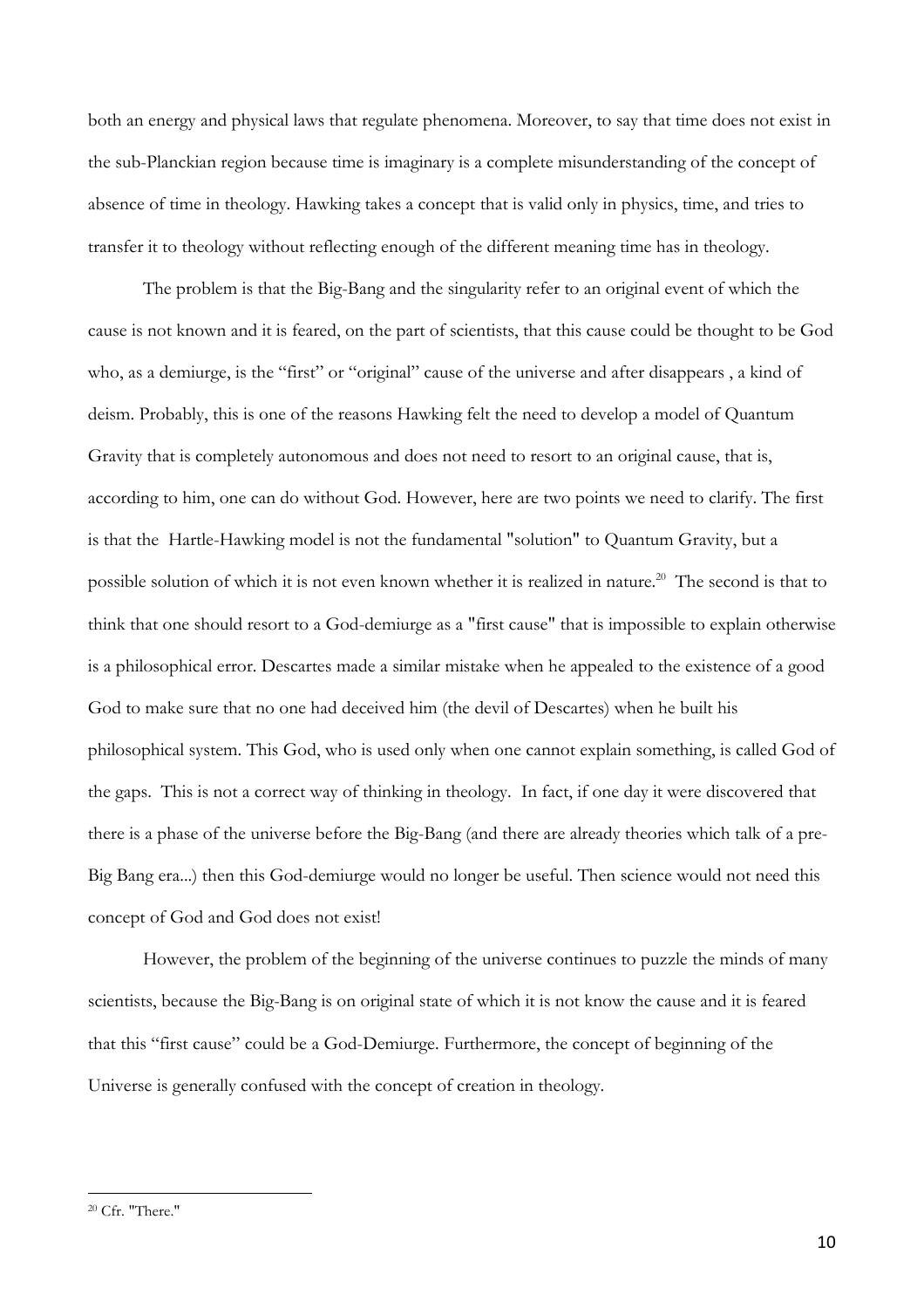The concept of Christian creation is, however, completely different from that of a Goddemiurge of scientists. God creates, first of all, from a state where before there was really nothing, "Creatio ex Nihilo", neither an initial energy nor any physical law. Rather, God creates both energy and physical laws out of nothing and keeps them in place, He sustains them, supports His own creation. This theological doctrine is called "*Creatio Continua*". Creation is a "relationship" as St. Thomas Aquinas said "*Creatio est Relatio*"<sup>21</sup>. Creation has a Trinitarian structure<sup>22</sup>: God creates the world, the universe, in a relationship of Love, which is the third person of the Trinity, the Spirit, through the Son, The *Logos,* the second person of the Trinity. This "Trinitarian" creation is called "*Creatio ex Amore"* <sup>23</sup> . Since the world is created through the *Logos*, it has a logical structure.

Since God creates "*ex Nihilo*" this means that there is really no distance between God and the created things<sup>24</sup>. God is the ultimate cause of all creatures and give the "being" to all things. He acts in the world through the secondary cause "*Causae Secundarum"* which are the chain of causes in the world, the natural laws and they all derive from a ultimate cause that is God "*Causa Prima"* <sup>25</sup> .

## **CONCLUSIONS**

In old times there has been a close relation between cosmology and religion. In the ancient cultures from the beauty and harmony human beings saw just looking at the skies and observing the motion of celestial bodies, they always tried to hypothesize the existence of a God, who was thought as the "architect" of this harmony. Shadows of this general idea has certainly influenced the concordist position that saw the Big-Bang theory as a scientific confirmation of God's creation. In our opinion, in order to avoid dangerous shortcut between theology and science, Lemaitre was right in stressing a neat separation between the theological and scientific methods, as two non-overlapping "magisteria", which have two different epistemologies.

<sup>21</sup> See Cfr. Thomas Aquinas, s., *Sum. Theol*. I, q. 45 A3.

<sup>22</sup> See Cfr. P. Gamberini, S.J. *Un Dio Relazione*, Rome, Città Nuova Editrice, 2007, 148-163.

<sup>23</sup> Cfr. S.J. Youngs, «Creatio Ex Amore Dei: Creation out of Nothing and God's Relational Nature» in *The Asbury Journal* ,2014, 69/2 165-186.

<sup>24</sup> Cfr. R. Haight, S.J. *Faith and Evolution: A Grace-filled Naturalism*, New York, USA, Orbis Book, 2019, chapter 3.

<sup>25</sup> See Cfr. Thomas Aquinas, s., *Summa Contra Gentiles*, II Book , chapters 42 & 45.